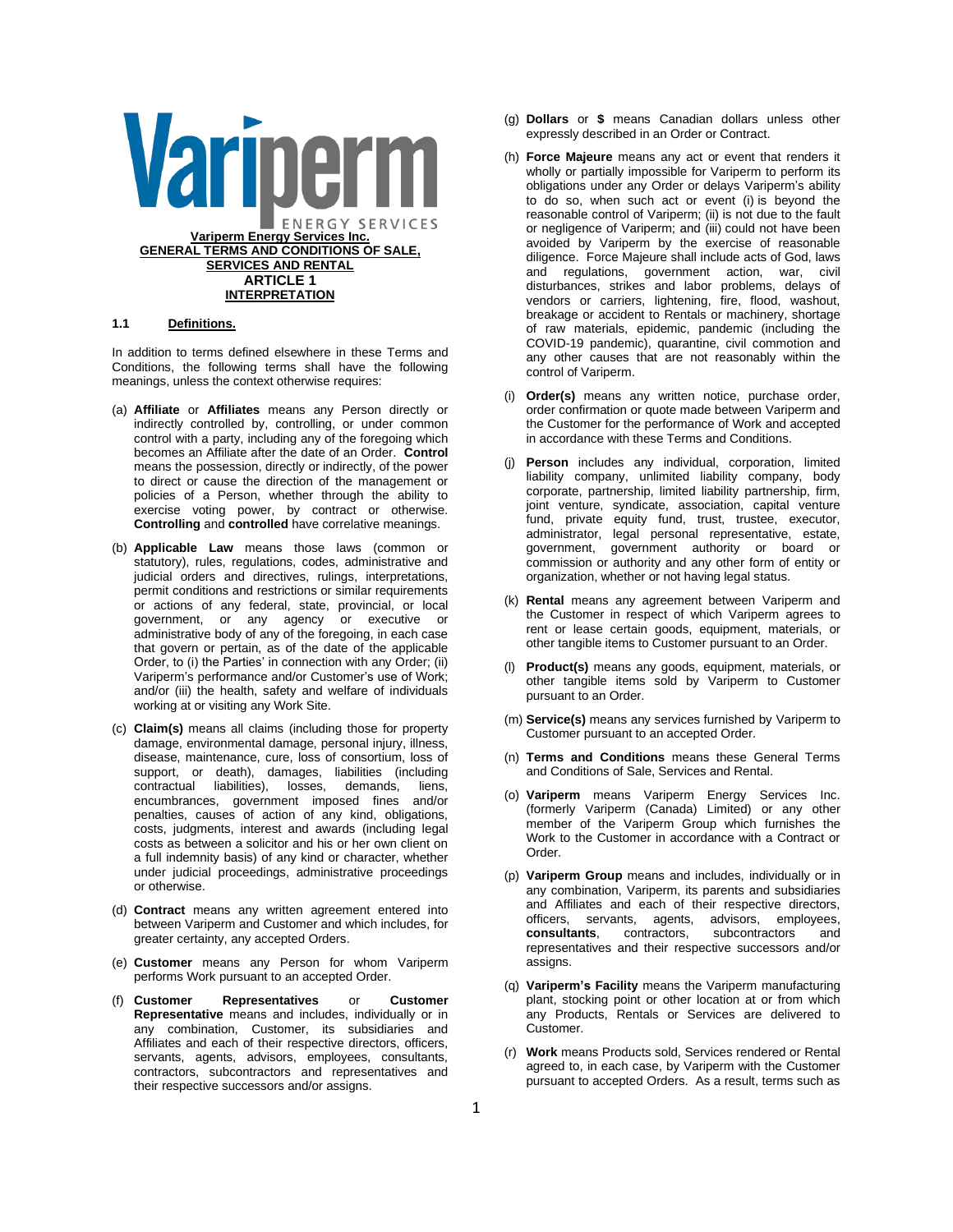"perform Work," "performance of the Work" or "Work performed" shall mean and include Variperm's sale and delivery of Products, performance of Services and/or Rental to or for Customer.

(s) **Work Site** means the facility, site or location specified in an Order at which Variperm is to perform the Work.

# **1.2 General Terms.**

As used in these Terms and Conditions, unless expressly stated otherwise, references to (a) "includes" or "including" means "including, without limitation" or "including, but not limited to"; (b) "and/or" means "either or both"; (c) "or" means "either" and (d) a "party" or "Party" means Customer or Variperm and to the "parties" or "Parties" means Customer and Variperm. Unless otherwise specified, all references in these Terms and Conditions to Articles or Sections are deemed references to the corresponding Articles or Sections in these Terms and Conditions.

## **1.3 Purpose.**

THIS DOCUMENT CONSTITUTES THE TERMS AND CONDITIONS THAT APPLY TO THE WORK APPLY TO THE WORK UNDERTAKEN IN CONNECTION WITH A CUSTOMER REQUEST AND ALSO CONSTITUTE THE TERMS AND CONDITIONS THAT APPLY TO ANY CONTRACT. THE CUSTOMER ACKNOWLEDGES AND AGREES THAT ANY ACCEPTANCE OF VARIPERM OF ANY ORDER, REQUEST FOR WORK OR CONTRACT IS LIMITED TO AND SUBJECT TO THESE TERMS AND CONDITIONS. THE CUSTOMER AGREES THAT ANY SUPPLEMENTAL, ADDITIONAL OR VARYING TERMS, CONDITIONS, LIMITATIONS OF LIABILITY OR REPRESENTATIONS OR WARRANTIES PROPOSED BY CUSTOMER IN ANY WRITTEN OR ORAL COMMUNICATION BETWEEN THE PARTIES WHETHER BY QUOTE, PURCHASE ORDER, ACCEPTANCE OR DELIVERY DOCUMENT SHALL NOT BE BINDING ON THE PARTIES AND IS EXPRESSLY REJECTED BY VARIPERM. ANY REVISION OR ADDITION TO THESE TERMS AND CONDITIONS MUST BE IN WRITING AND MUST BE SIGNED BY AN AUTHORIZED SIGNATORY OF VARIPERM IN ORDER TO BE VALID AND BINDING ON VARIPERM. THE CUSTOMER'S EXECUTION OF ANY CONTRACT, ORDER OR ACCEPTANCE OF WORK IS DEEMED TO BE THE CUSTOMER'S ACCEPTANCE OF THESE TERMS AND CONDITIONS.

# **1.4 Precedence.**

In the event of any conflict between these Terms and Conditions and the terms of any Contract or Order, the Parties agree that these Terms and Conditions shall prevail unless a Contract or Order: (a) makes specific reference and identification (by Section and/or subsection number) to the provision(s) of these Terms and Conditions to be modified; (b) explicitly states the intention of the Parties to effect the modification thereof; and (c) is executed on behalf of each Party by an authorized officer of the Party. Such modifications shall be effective for that provision of the Contract or Order only, and no such agreement shall have the effect of varying or amending these Terms and Conditions (or any others herein) with respect to any other or subsequent provision of the Contract or Order.

#### **ARTICLE 2 ORDERS; CHANGE ORDERS; CREDIT; PAYMENT; TAXES**

# **2.1 Orders.**

- (a) From time to time, at the request of Customer, Variperm shall perform Work for Customer as specified in Orders provided that such request of the Customer has been accepted by Variperm in the manner set forth in these Terms and Conditions.
- <span id="page-1-1"></span>(b) Each Customer request shall contain reasonably detailed business and functional requirements to permit Variperm to determine the particulars of the Work to be supplied, the scope of the required Work, details of the scope of Work to be performed by Variperm based on the business and functional requirements, any dependencies that must be accomplished by Customer or any third parties in order for Variperm to perform the Work and any other matters related to the applicable Work as Variperm may reasonably request.
- (c) Variperm is free to accept requests of the Customer in any written form, including purchase orders, work orders, statements of work, emails or other written communication between the Parties, regardless of format.
- (d) A request of the Customer shall only be accepted or deemed to have been accepted by Variperm if such request is expressly accepted in writing by Variperm delivered to Customer through the delivery of an Order or if Variperm otherwise performs or commences performance of the Work in connection with such request.
- (e) In every such case, the following shall apply:
	- (i) upon receipt of a Customer request in accordance with these Terms and Conditions which Variperm desires to accept, Variperm shall prepare and deliver to the Customer a draft Order;
	- (ii) each such Order will only be open for acceptance by the Customer within 30 days from the date of the applicable Order;
	- (iii) each Order shall be subject to these Terms and Conditions, which shall control and govern all transactions between the Parties with respect to Work, whether or not these Terms and Conditions are referred to in the Order;
	- (iv) no other, additional or different terms and conditions in any written or oral communication with respect to a transaction for Work (including the terms and conditions in any Customer request for proposal, request for quote, request for bid, purchase order, or similar document) shall vary or amend these Terms and Conditions; and
	- (v) each Order shall constitute a separate agreement between the Parties when and if expressly accepted by the Customer in writing within such 30 day period.
- <span id="page-1-0"></span>(f) Customer requests accepted by Variperm in the manner set forth in these Terms and Conditions may not be cancelled or postponed by Customer without Variperm's written consent. For any cancelled or postponed Orders, Customer agrees that Variperm reserves the right to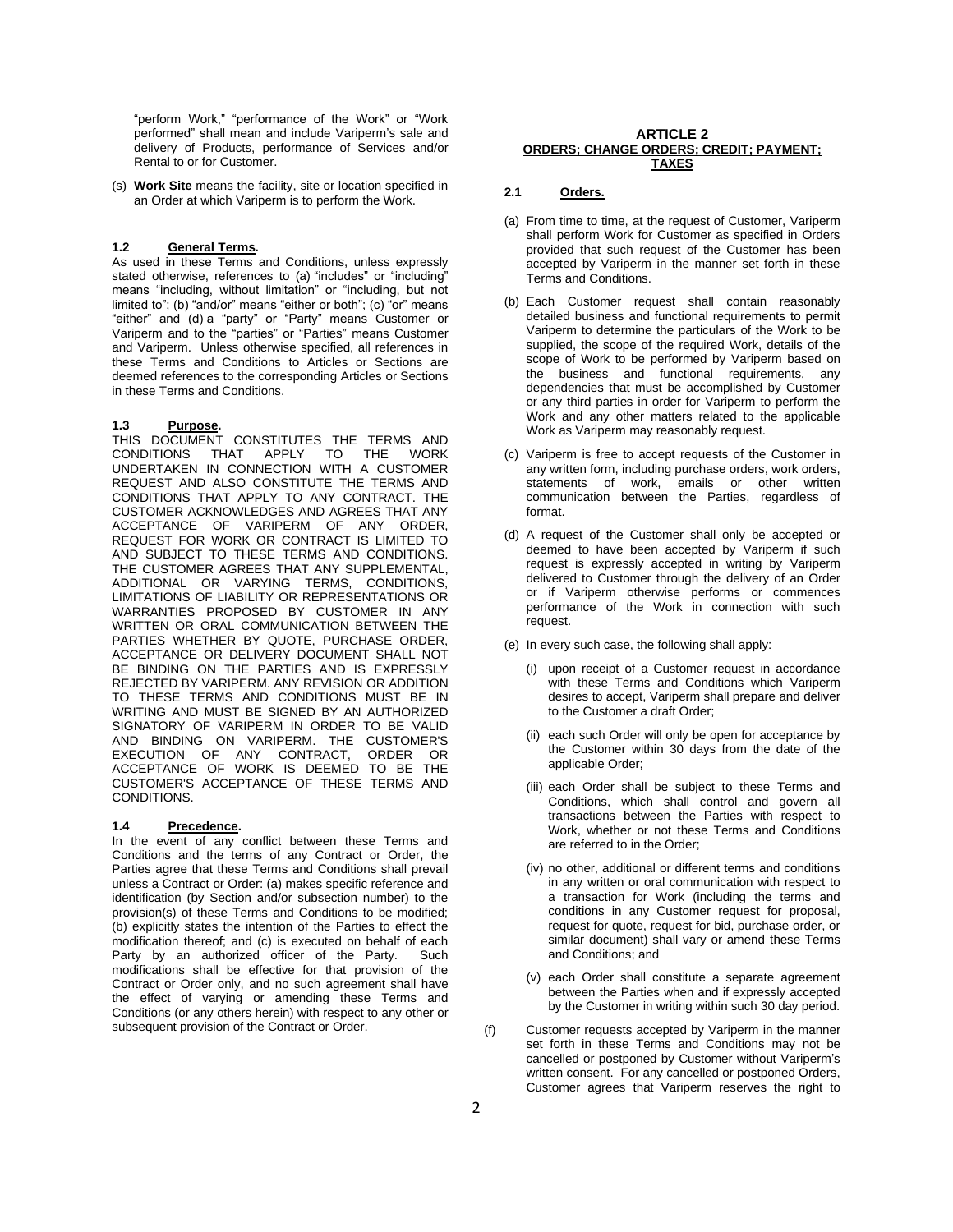charge Customer in respect of: (i) the amount set forth in the applicable Order for the processed Work plus a 10% charge for the remaining purchase Order value; and (ii) Variperm's other standard cancellation, postponement, restocking and other fees and charges incurred by Variperm with respect to any cancelled or postponed request or Order including, but not limited to, applicable mobilization or demobilization charges. Notwithstanding compliance by the Customer with the foregoing, Customer acknowledges and agrees that title to any and all Products which are the subject of a cancelled or postponed Order will remain with Variperm.

- (g) Any returns to be requested by Customer with respect to an Order or a portion thereof will be subject to Variperm's written consent, which may be withheld in Variperms' sole discretion.
- (h) For greater certainty, Variperm reserves the right to reject any request of the Customer submitted for acceptance. Orders are subject to Variperm's minimum order requirements, if any, and Variperm reserves the right to limit order quantifies for certain Products. Customer agrees that Variperm may charge a "small order fee" of \$2,500.00 for any Orders in respect of a production of Products of less than 1,000 meters, if applicable.
- (i) By acceptance of an Order in writing, Customer is deemed to have represented and warranted to Variperm that such Order and the performance of its in respect thereof complies with all Applicable Laws including governmental and regulatory requirements and that the Customer will furnish to Variperm any and all such documents as may be required by Variperm to complete such Order. In the event that the Customer fails to comply with the foregoing, Variperm may defer further shipments, suspend performance of the Work and may, at its option, cancel any undelivered balance of such Order and in such circumstance Customer shall pay Variperm for all Work performed prior to the date of cancellation, as well as any applicable mobilization or demobilization charges or other costs incurred by Variperm.

# **2.2 Change Orders.**

- (a) Any Customer request for changes in the scope and/or scheduling of the Work under an Order must be given in the form of a written change order.
- (b) Each change order of the Customer shall reference the original Order and shall specify:
	- (i) the changes in the scope or timing of the Work to be provided under the affected Order; and
	- (ii) the adjustment to be made including in respect of fees and expenses.
- <span id="page-2-0"></span>(c) Upon receipt of a proposed change order, Variperm shall either:
	- (i) proceed with the same and the changes (together with applicable fees and charges) and shall document the change in a change order form delivered by Variperm to Customer within five (5) days of Variperm's receipt of the request for change and the Customer agrees to be responsible for any

and all fees and charges associated with such change order; or

(ii) be deemed to have rejected the proposed change and adjustments of the Customer in the event that Variperm does not perform in accordance with Sectio[n 2.2\(c\)\(i\)](#page-2-0) in which case Variperm shall not be required to continue with any such changes to the Work and Variperm may suspend the Work unless and until an appropriate change order has been executed by the Parties. If the Parties are unable to agree upon or fail to timely execute a change order with respect to requested changes to the Work, Variperm shall be entitled to permanently suspend the Work and cancel the affected Order, and Customer shall pay Variperm the applicable cancellation charges more particularly described in Sectio[n 2.1\(f\)\(](#page-1-0)i) and Section 2.1(f)(ii).

# **2.3 Unexpected Conditions.**

If after commencing the performance of Work, Variperm encounters unexpected or unsafe Work Site conditions, receives Customer product or goods that is in poor condition or requires Services that are beyond the scope of that reasonably anticipated by Variperm in connection with the applicable Order or if Variperm determines that the data or information provided by Customer was inaccurate or insufficient for the safe and efficient performance of the Work, as a result of which Variperm's cost of, or the time required for, performance of any part of the Work under the applicable Order will or might be increased (whether by the need for different or additional tools, materials or personnel or otherwise), Variperm shall propose an adjustment in price and time of performance for the affected Work and shall not be required to proceed with any further Work unless and until the Order has been modified accordingly in a written change order. If the Parties are unable to agree upon or fail to timely execute such change order, Variperm shall be entitled to permanently suspend the Work and cancel the affected Order, and Customer shall pay Variperm the applicable cancellation charges more particularly described in Section [2.1\(f\)\(](#page-1-0)i) and Sectio[n 2.1\(f\)\(](#page-1-0)ii).

# **2.4 Credit.**

Variperm's acceptance of any Customer request is subject to Customer establishing and maintaining credit satisfactory to Variperm. Variperm reserves the right to approve or reject the credit of any Customer and to establish credit terms for each Customer. Variperm may modify the credit terms of any Order at any time prior to the performance of Work without further liability if Variperm's assessment of Customer's financial condition or creditworthiness changes. Variperm reserves the right, prior to performing any Work, to require that Customer furnish security for the performance of its obligations under any Order. Variperm may suspend any Work, without penalty or liability to Customer, if Customer's financial condition changes and Customer fails to provide, upon request, adequate assurances of its performance.

## **2.5 Invoicing and Payment.**

(a) Unless otherwise provided for in any provisions in any Contract or Order, Variperm will invoice the Customer monthly for all Work performed during such month and Customer shall pay the price(s), rates and other amounts stated on each invoice submitted by Variperm for Work performed within thirty (30) days of its receipt of Variperm's invoice. Customer will pay Variperm for the Work whether or not the desired results are achieved.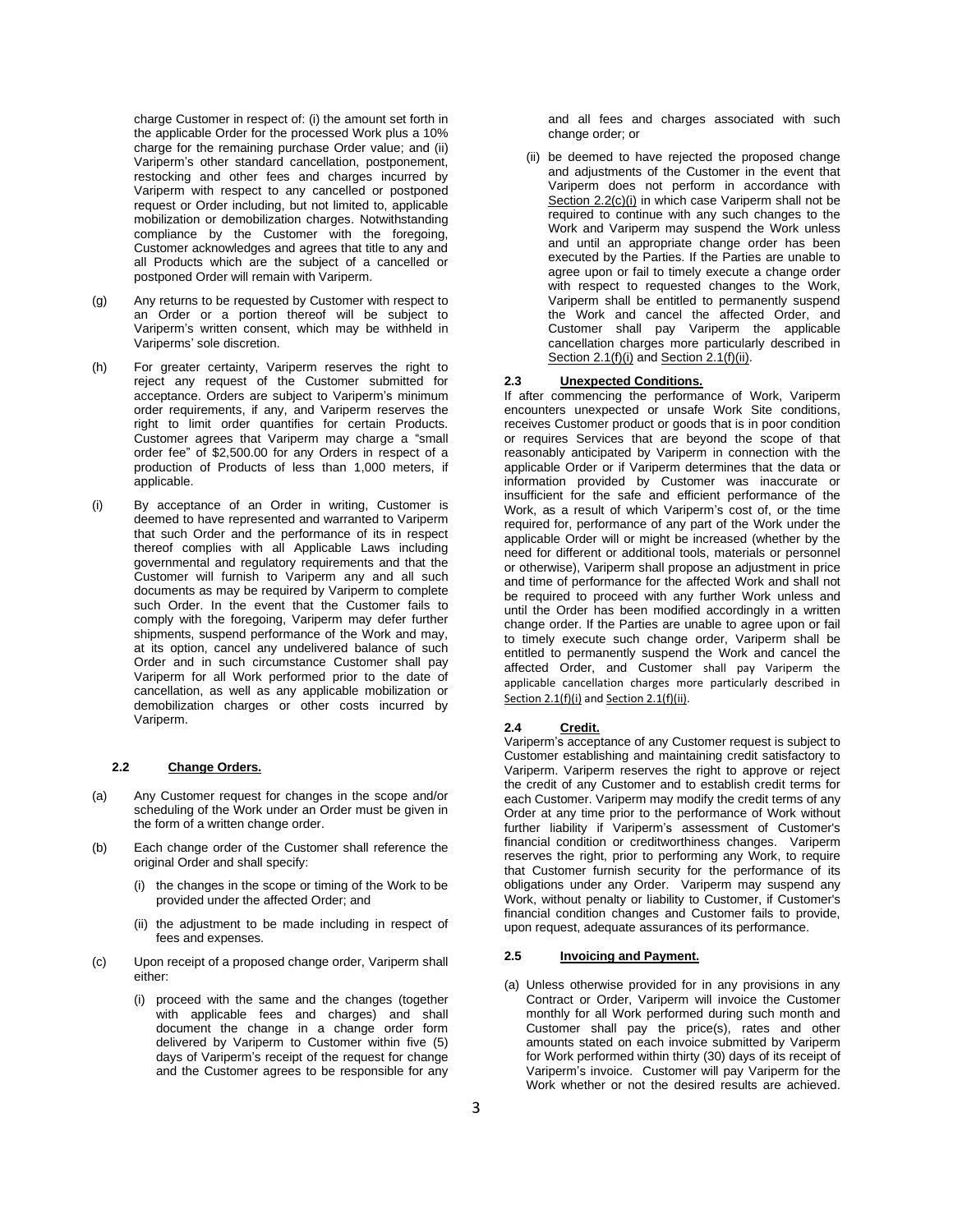Unless otherwise agreed by the Parties, for Orders originating or relating to Work to be performed outside of Canada and the United States, the Customer acknowledges and agrees that Variperm's standard is 50% up front and 50% Ex Works Variperm's Facility (INCOTERM 2020).

- (b) Invoices shall bear interest at the rate of six percent (6%) per annum, compounded monthly, calculated from and including the date upon which a payment is due to be made to the date that the payment is made, both before and after default and judgement. All currency exchange rate changes, duties, taxes, etc. shall be paid by Customer.
- (c) If Customer fails to make payment in accordance with Section 2.5(a) above, or Variperm determines, in its sole discretion, that Customer's financial condition or creditworthiness has become impaired, Variperm shall be entitled, at its option, to: (i) require payment in advance for Work yet to be performed under any Order including deposits in respect of a particular Order; (ii) reduce Customer's payment terms under any Order to net ten (10) days of the invoice date or such other period of time as Variperm may designate; (iii) revoke any discounts available with respect to Work performed or to be performed under any Order (including discounts granted with respect to Work covered by any outstanding invoice); (iv) require that Customer furnish security or assurances, in form satisfactory to Variperm, with respect to its obligations under any Order; and/or (v) immediately suspend its performance of Work under any Order, or terminate any Order or associated Contract, without penalty or liability, and Customer shall indemnify and hold harmless the Variperm Group from and against any and all Claims resulting from or arising out of such suspension or termination. Customer will pay all of Variperm's costs, including legal fees and disbursements incurred by Variperm on a full indemnity basis, in connection with the collection of past due amounts.
- (d) Operating, production or well conditions which prevent satisfactory operation or inspection of the Products, Services or the Rentals do not relieve the Customer from any of its responsibilities to pay Variperm invoices in a timely manner. Payments due are not contingent on acceptance of such Products, Services and/or Rentals on the part of the Customer. Variperm reserves the right to place liens on Customer's property or the Work Site for non-payment of undisputed amounts due to Variperm by Customer and Customer hereby authorizes Variperm to sign any financing statements, financing charge statements or similar documents necessary to perfect any security interest or lien created by Variperm on Customer's behalf in accordance with these Terms and Conditions.

#### **2.6 Taxes.**

Variperm and Customer are each responsible for all taxes legally imposed upon their respective businesses, including taxes imposed upon their respective income, personnel or property. Such taxes are for Variperm's or Customer's account, as applicable, and each Party shall indemnify the other from any liability with respect thereto.Notwithstanding the foregoing, Customer shall be responsible for paying all taxes and duties applicable to the Work and as may be set forth in an invoice of Variperm issued to the Customer from time to time. Such taxes and duties will be shown by Variperm on invoices complete with registration numbers. Prices and rates provided by Variperm in an Order are exclusive of taxes and duties unless otherwise specified. Such taxes and duties are in addition to the prices or rates, and shall be for Customer's account. The term "taxes and duties" shall mean all fees or charges imposed, assessed or levied by any governmental department, agency, or taxing authority and shall include property taxes, sales and use taxes, value added taxes, goods and services taxes and excise taxes or other charges of a similar nature, customs or other duties, customs agent fees and other such charges and fees.

# **ARTICLE 3 PRICING; DELIVERY; TITLE; QUALITY CONTROL**

## **3.1 Pricing and Fees.**

- (a) Prices for Products, Rentals and rates for Services shall be those stated in the applicable Order or applicable Contract for the Order. Notwithstanding the foregoing, Customer acknowledges and agrees that unless expressly stated in the applicable Order or Contract, the prices for Products do not include prices for oil country tubular goods (OCTG) base pipe.
- (b) Customer acknowledges and agrees that Variperm reserves the right to: (i) charge a handling fee of \$39.00/ton based on blank pipe exceeding 20% of manufacturing requirements or upon load out; (ii) charge an additional \$1/meter for cleaning and deburring pipe that is received by Variperm in poor condition, as reasonably determined by Variperm; and (iii) charge a fee of \$0.25/meter/month for storage and handling (inclusive of loading and unloading charges) in respect of any storage of goods of the Customers if agreed to be assumed by Variperm in writing. Customer acknowledges that for blank pipe, such fees will commence upon arrival at Variperm's Facility and for finished product such fees will commence upon completion as identified by Variperm to the Customer. For Leduc operations of Variperm, maximum storage available is 20,000 meters for blank and finished product and there is a thirty (30) day grace period prior to the initiation of any such storage charges. Variperm DOES NOT accept rig returns without written agreement prior to shipment. If accepted, there is no grace period for rig returns and standard rates apply. All other operations are determined by Variperm on a case by case basis. For greater certainty, Customer acknowledges and agrees that the storage fees do not include fees chargeable by Variperm to maintain product condition which will be charged additionally as agreed between the Parties.
- (c) Notwithstanding anything to the contrary in these Terms and Conditions, Customer further acknowledges and agrees that Variperm may unilaterally change any of the prices set forth in an accepted Order or Contract with respect to the Work or any portion thereof (even if such Order or Contract specifies that the price is firm) in one or more of the following circumstances: (i) changes in Customer's specifications, quantities ordered, shipment arrangements, pipe mills of origin and machinability, and other Customer requests; (ii) changes in freight rates and other transportation related expenses; (iii) changes in Applicable Laws, including, but not limited to, conditions such as taxes and duties; and (iv) changes in Variperm's cost of production, such as in the cost of raw materials, components, and/or labor.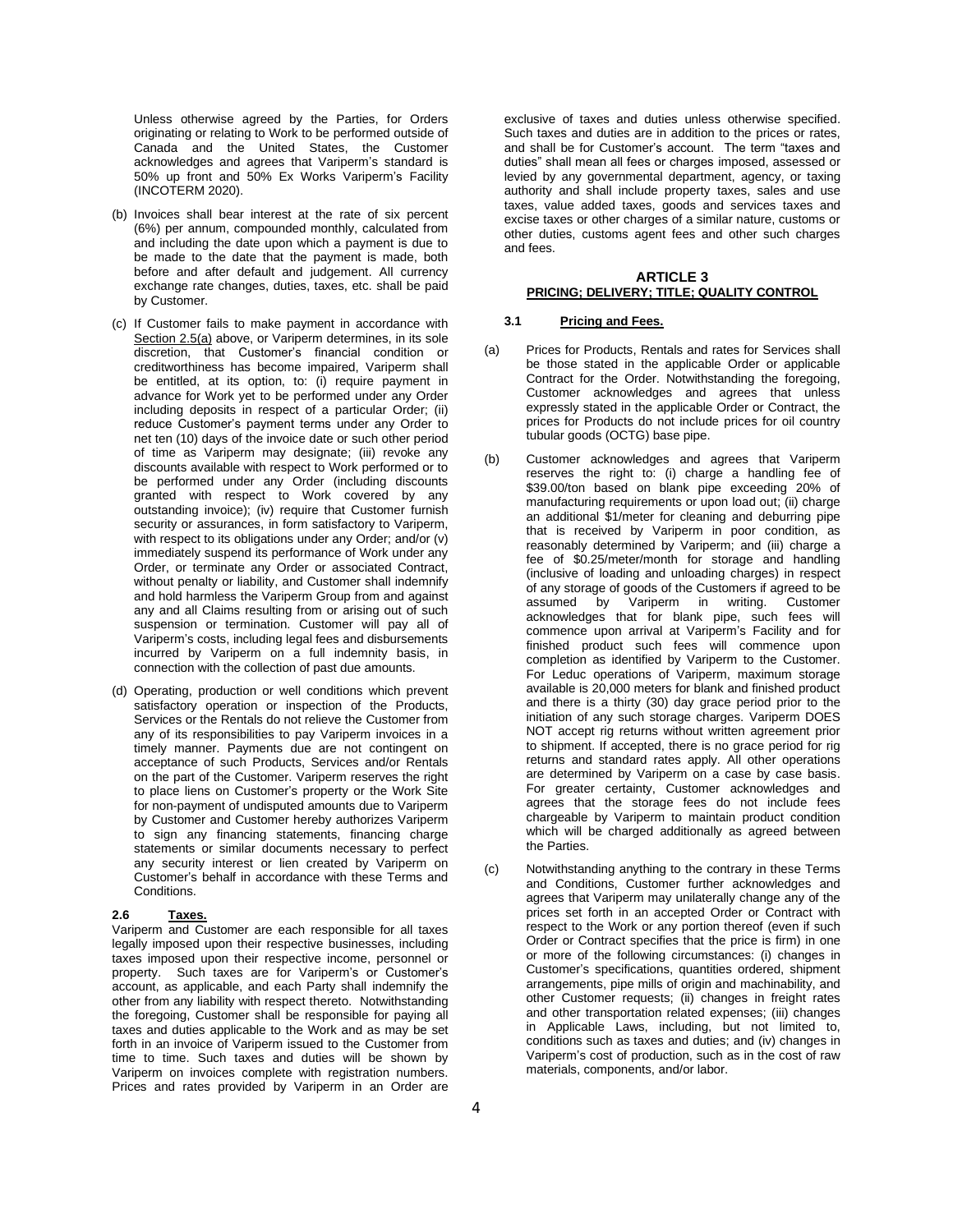# <span id="page-4-1"></span>**3.2 Delivery.**

Unless otherwise provided for in any provisions in any Contract or Order, all delivery terms are Ex Works Variperm's Facility (INCOTERM 2020). Customer shall be responsible for payment of all shipping costs at Variperm's applicable rates. Variperm will schedule delivery in accordance with its standard lead-times unless otherwise mutually agreed by the Parties in writing.

# <span id="page-4-0"></span>**3.3 Title and Risk of Loss.**

- (a) Title and risk of loss for Products sold to Customer will pass to Customer upon invoice date and/or delivery of the applicable invoice from Variperm in respect of such Products, whichever comes first. Until title passes to Customer in accordance with this Section [3.3,](#page-4-0) title and risk of loss shall remain with Variperm and Variperm shall insure all such Products for which it accepts risk of loss.
- (b) For greater certainty, title to all Rentals will remain with Variperm. Variperm may enter Customer's premises during business hours where the Rentals are located to inspect them. Upon default by Customer, including without limitation default in the payment of rental charges, breach of any provision of these Terms and Conditions or Customer's insolvency, bankruptcy or impairment of financial responsibility, Variperm, in addition to its other legal rights, shall immediately have the right, without notice, liability, or the institution of legal proceedings, to take and remove its Rentals wherever they may be found. Customer shall defend, indemnify and hold Variperm harmless from any and all liens, claims and encumbrances against the Rentals and shall return the same to Variperm in good condition (reasonable wear and tear excepted) and free and clear of any liens, claims or encumbrances. Customer assumes all risk of loss, destruction or damage to Rentals from the time it departs Variperm's Facility until it is returned to that same location, or a nearer point designated by Variperm, or until it is declared lost or damaged beyond repair by Variperm. WITH RESPECT TO RENTALS IN THE POSSESSION AND CONTROL OF CUSTOMER THAT IS NOT RETURNED OR IS DAMAGED BEYOND REPAIR OR IS ALTERED IN ANY WAY, CUSTOMER WILL REIMBURSE VARIPERM AT THE THEN-CURRENT MANUFACTURER'S LIST PRICE OF SUCH EQUIPMENT OR GOODS.

#### **3.4 Acceptance of Products and Services.**

The Work is deemed to have been accepted and deemed to have been satisfactory to the Customer unless Variperm receives written notice to the contrary from the Customer within three (3) days of receipt of the Products in accordance with Section [3.2](#page-4-1) or completion of the Services, in each case, with written details explaining the basis for non-acceptance of the Work. Remedies for breach of Product or Service warranties are more particularly set forth in [Article](#page-4-2) 4. If Variperm reasonably determines that any objection by Customer is improper, Customer will be responsible for all costs and expenses caused by such improper objection.

# **3.5 Quality Management.**

Variperm will review the requirements of the Customer provided in connection with Section [2.1\(b\)](#page-1-1) and use reasonable commercial efforts to complete the Work in accordance with such requirements but subject to Variperm's standard inspection procedures and test plans. Customer acknowledges that Product specifications,

tolerances and quality control may be subject to change based on requirements of the Customer.

# **3.6 Lost Rental Equipment.**

In the event that any of the Rentals should become lost or damaged during the performance of the Services, Customer will use best efforts to recover the lost or damaged Rentals and will assume any and all responsibility and costs for such operations in the recovery or attempted recovery of such Rentals. In the event that such Rentals are not recovered or such Rentals are damaged in the well or damaged during the recovery process, Customer will reimburse Variperm for the full replacement value of such Rentals or for the full cost to Variperm of repairing such Rentals. The foregoing is in addition to any charges incurred by Customer for renting the Rentals from Variperm.

# **ARTICLE 4 WARRANTIES AND REMEDIES**

#### <span id="page-4-2"></span>**4.1 Product Warranties.**

- (a) OTHER THAN ANY REPRESENTATIONS AND WARRANTIES GIVEN EXPRESSLY BY VARIPERM IN ANY APPLICABLE ORDER OR CONTRACT, VARIPERM PROVIDES NO EXPRESS OR IMPLIED WARRANTIES OR CONDITIONS IN RELATION TO ANY PRODUCTS INCLUDING IMPLIED WARRANTIES OR CONDITIONS OF MERCHANTABLE QUALITY, FITNESS FOR A PARTICULAR PURPOSE OR NON-INFRINGEMENT OR THAT ANY SUCH PRODUCTS WILL MEET THE REQUIREMENTS OR NEEDS OF CUSTOMER OR WILL BE AVAILABLE FOR USE AT ANY PARTICULAR TIME OR WILL BE ERROR FREE. VARIPERM HEREBY EXPRESSLY DISCLAIMS ANY AND ALL OTHER PRODUCT REPRESENTATIONS OR WARRANTIES, EXPRESSED OR IMPLIED.
- (b) WITHOUT LIMITING THE FOREGOING, THE<br>CUSTOMER FURTHER ACKNOWLEDGES AND CUSTOMER FURTHER ACKNOWLEDGES AGREES THAT WHERE DESIGNS AND SPECIFICATIONS ARE FURNISHED OR APPROVED<br>BY THE CUSTOMER OR SPECIALLY-CUSTOMER OR SPE MANUFACTURED GOODS ORDERED FROM VARIPERM, CUSTOMER WILL INDEMNIFY AND HOLD HARMLESS THE VARIPERM GROUP FROM AND AGAINST ANY AND ALL CLAIMS RESULTING FROM OR ARISING OUT ANY CLAIM OR ALLEGATION THAT SUCH GOODS INFRINGE THE INTELLECTUAL PROPERTY OF A THIRD PARTY INCLUDING, BUT NOT LIMITED TO, ON ACCOUNT OF ANY PATENTED OR UNPATENTED INVENTION, ARTICLE OR APPLIANCE MANUFACTURED BY VARIPERM FOR CUSTOMER AND IN CONNECTION WITH CUSTOMER'S INSTRUCTIONS.
- (c) ANY REPRESENTATIONS AND WARRANTIES GIVEN EXPRESSLY BY VARIPERM IN ANY APPLICABLE ORDER OR CONTRACT DO NOT APPLY TO: (A) PRODUCTS THAT HAVE BEEN MODIFIED BY CUSTOMER, CUSTOMER REPRESENTATIVES OR THIRD PARTIES AFTER DELIVERY; (B) PRODUCTS SUBJECTED TO IMPROPER HANDLING, STORAGE, INSTALLATION, OPERATION OR MAINTENANCE BY CUSTOMER, CUSTOMER REPRESENTATIVES OR THIRD PARTIES INCLUDING USE OF<br>UNAUTHORIZED REPLACEMENT PARTS OR **UNAUTHORIZED** OPERATION UNDER CONDITIONS OTHER THAN THOSE FOR WHICH THE PRODUCT IS INTENDED;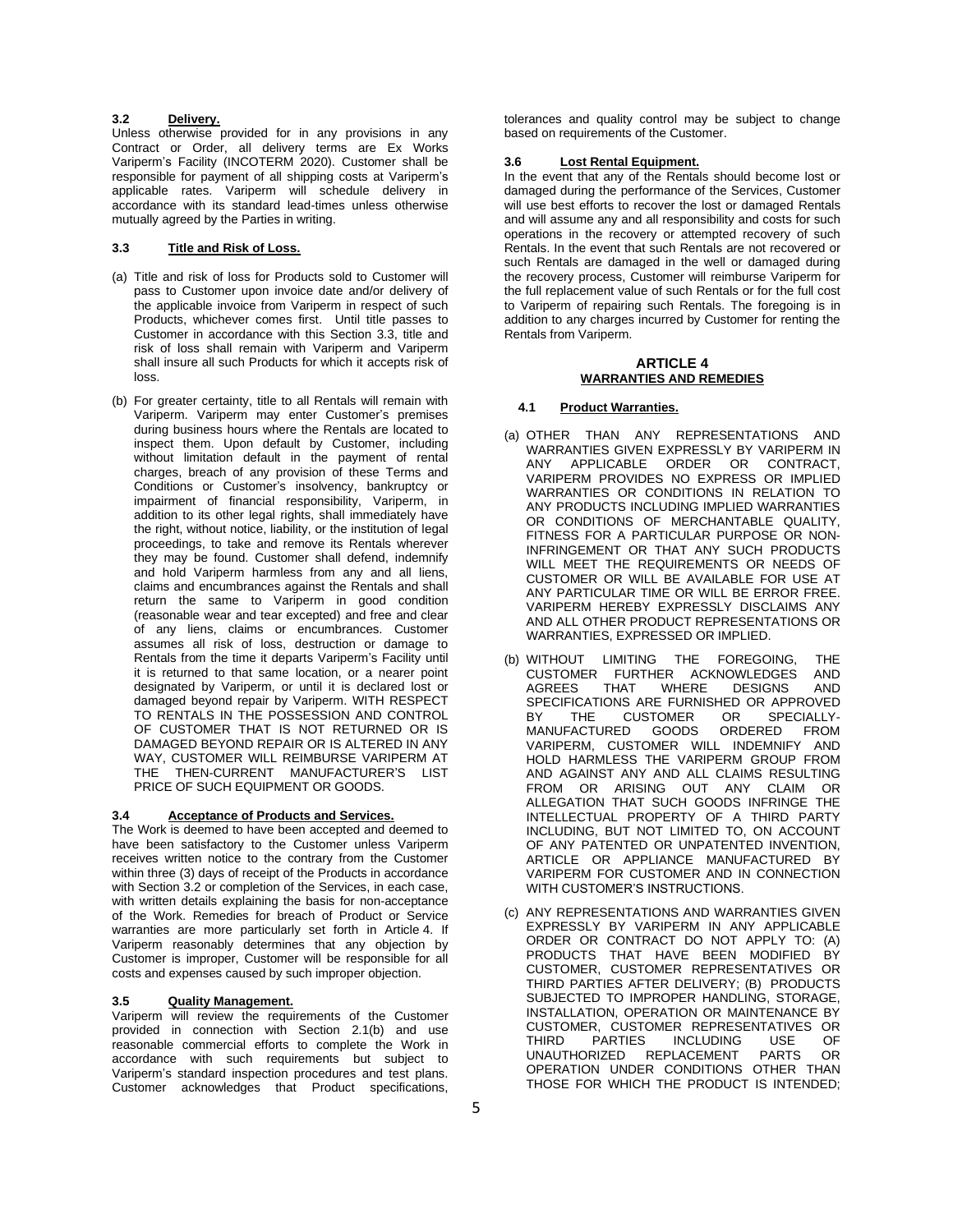(C) PRODUCTS REQUIRING REPLACEMENT BECAUSE OF NATURAL WEAR AND TEAR; (D) THE DESIGN OF PRODUCTS WHICH WERE MODIFIED ACCORDING TO SPECIFICATIONS FURNISHED BY CUSTOMER; AND/OR (E) CUSTOMER'S FAILURE TO IMPLEMENT ANY UPDATE OR UPGRADE TO THE PRODUCT RECOMMENDED BY VARIPERM.

- (d) EXCEPT WITH RESPECT TO PRODUCTS SPECIFICALLY MANUFACTURED PURSUANT TO EXPRESS INSTRUCTIONS OF CUSTOMER, VARIPERM RESERVES THE RIGHT TO MAKE SUBSTITUTIONS OR DESIGN AND CONSTRUCTION<br>MODIFICATIONS WITH RESPECT TO ANY WITH RESPECT TO PRODUCTS PROVIDED THOSE SUBSTITUTIONS CHANGES DO NOT MATERIALLY AFFECT THE PERFORMANCE OF THE PRODUCTS AS DETERMINED BY VARIPERM.
- (e) If any Products subject to an Order are warrantied by any third party manufacturers (other than Variperm), Variperm will use its reasonable commercial efforts to have such warranties assigned to the Customer provided that the Customer is otherwise in good standing under the terms of the applicable Order or Contract.

## **4.2 Rental Warranties.**

VARIPERM ONLY WARRANTS THAT ANY RENTALS WILL BE OF THE TYPES REQUESTED IN WRITING BY THE CUSTOMER IN AN ORDER AND BE IN GOOD OPERATING CONDITION.

# **4.3 Remedies for Breach of Product or Rental Warranties.**

- (a) In the event that the Customer receives a Product or Rental which does not conform to representations and warranties given expressly by Variperm in any applicable Order or Contract, as determined by Variperm acting reasonably, Variperm shall, in its sole discretion and at its sole cost and expense, either repair or replace with products of like or comparable quality any Products or Rentals not conforming to such Product or Rental warranties, as the case may be, provided that the Customer has notified Variperm in writing of the nonconformity of such Products or Rentals with such representations and warranties within five (5) days of delivery or receipt of such Products or Rentals.
- (b) Unless otherwise provided for in any Order or Contract, Customer agrees that the foregoing remedies of Customer of repair or replacement shall be the sole and exclusive obligations and responsibilities of Variperm (and the sole and exclusive remedies of Customer) with respect to Products and Rentals not conforming to representations and warranties given expressly by Variperm in any applicable Order or Contract. Variperm's responsibility to repair or replace Products or Rentals shall not, in any circumstance, exceed the price of such Products or Rentals or extend to any ancillary or related costs (such as shipping or personnel charges) not included in the original Order with respect to such Products or Rentals.

# <span id="page-5-0"></span>**4.4 Service Warranties.**

VARIPERM DOES NOT GUARANTEE THE RESULTS OF THE SERVICES IT PERFORMS UNDER ANY ORDER OR REPRESENT THAT THOSE SERVICES WILL ACHIEVE

CUSTOMER'S INTENDED OBJECTIVES BUT DOES WARRANT TO CUSTOMER THAT ALL SERVICES PERFORMED BY VARIPERM (I) SHALL BE PERFORMED WITH DUE CARE AND SKILL; AND (II) SHALL BE PERFORMED IN ACCORDANCE WITH STANDARD INDUSTRY PRACTICES AND THE REQUIREMENTS OF<br>ANY APPLICABLE LAWS. VARIPERM HEREBY ANY APPLICABLE LAWS. VARIPERM HEREBY EXPRESSLY DISCLAIMS ANY AND ALL OTHER SERVICE REPRESENTATIONS OR WARRANTIES, EXPRESSED OR IMPLIED.

#### **4.5 Remedies for Breach of Service Warranties.**

In the event that the Customer receives a Service which does not conform to the warranty described in Section [4.4,](#page-5-0) as determined by Variperm acting reasonably, Variperm shall, at its sole cost and expense, re-perform any Services (or portion thereof) not conforming to the Service warranties specified in Section [4.4](#page-5-0) provided that the Customer has notified Variperm in writing of the non-conformity of such Services with such warranty within five (5) days of completion of such Services. If Variperm determines, acting reasonably, that Variperm's re-performance of the nonconforming Services cannot or will not provide a commercially viable remedy to the Customer, Variperm shall, at its option and in its sole discretion, either refund or credit in full the price paid by Customer for such non-conforming Services. The foregoing remedies of re-performance of nonconforming Services, or the refund or credit of the price paid therefore, shall be the sole and exclusive obligations and responsibilities of Variperm (and the sole and exclusive remedies of Customer) with respect to non-conforming Services.

## **4.6 Permits and Licenses.**

Customer shall obtain all permits, licenses, easements, rights of way and/or other authorizations (collectively, **Authorizations**) from Customer's clients, governmental agencies, and the owner(s) and/or operator(s) of the Work Site as may be necessary in connection with the Work to be performed by Variperm or any member of the Variperm Group under an Order or Contract and shall advise Variperm as to any areas for which Authorizations have been obtained, and the pertinent conditions of such Authorizations and special conditions thereof, if any. Variperm shall not perform (or be required to perform) Work in any area requiring Authorizations until Customer has notified Variperm that Customer has obtained such Authorizations and that it is acceptable for Variperm to proceed with the Work. Customer shall indemnify Variperm and any member of the Variperm Group from and against any and all Claims relating to Customer's failure to obtain any necessary Authorizations.

# **ARTICLE 5 INDEMNITY; RELEASE; WAIVER**

# <span id="page-5-1"></span>**5.1 Customer Release and Indemnities.**

(a) Except in the case of Claims resulting from the wilful misconduct or gross negligence on the part of Variperm, the Customer will indemnify Variperm and each member of the Variperm Group from any and all Claims (including legal costs as between a solicitor and his or her own client on a full indemnity basis) arising out of, resulting from or related to: (i) any fraud, inaccuracy or breach of representations or warranties made by the Customer to Variperm or any member of the Variperm in any Order or Contract; (ii) any breach or default of the covenants made by the Customer in any Order or Contract or these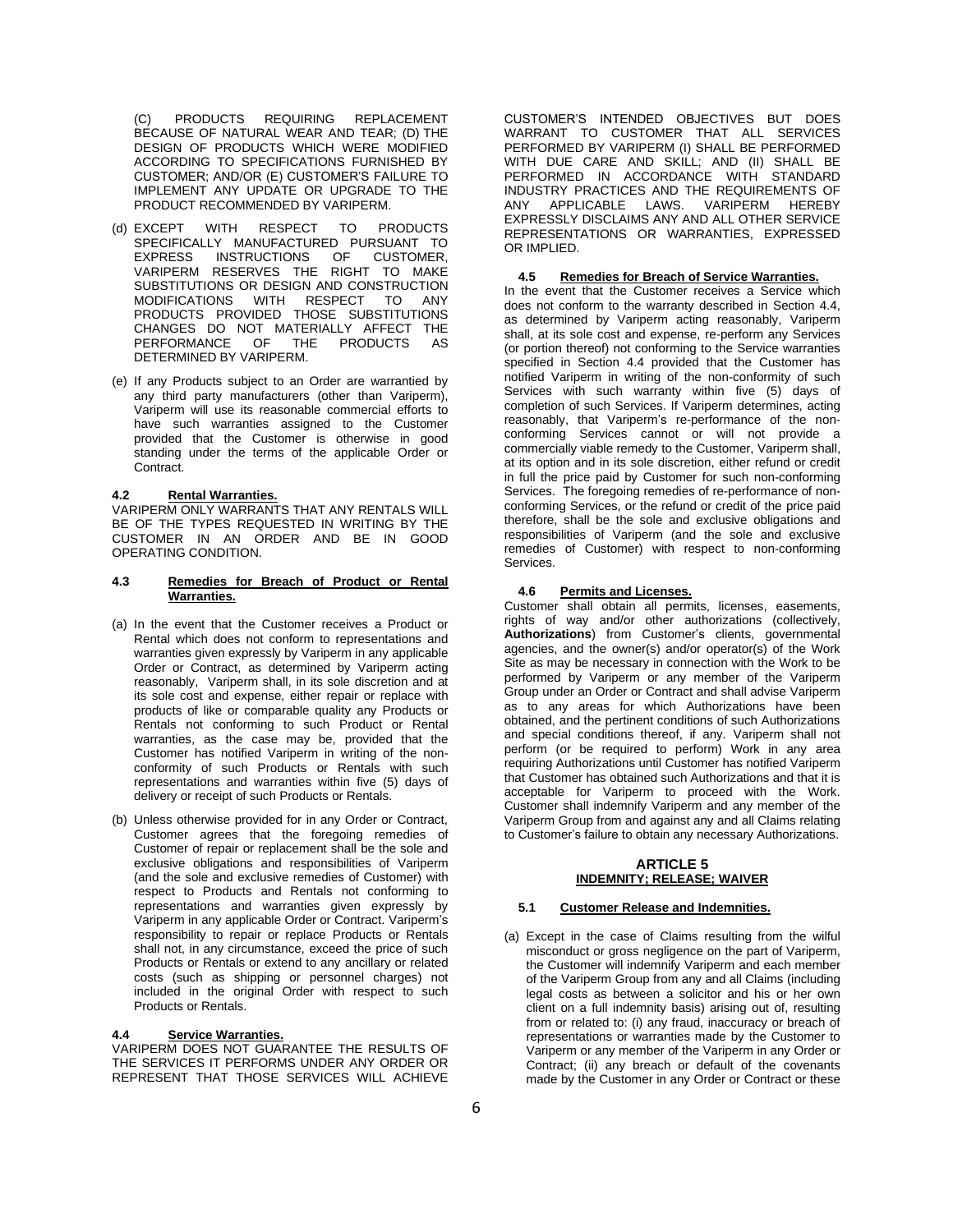Terms and Conditions; (iii) in connection with the completion of the Work by Variperm; (iv) loss of or damage to any well or hole or blowout, fire, explosion, cratering or any uncontrolled well condition; (v) damage to any reservoir, geological formation or underground strata or the loss of oil, water or gas therefrom; (vi) pollution or contamination of any kind (other than spillage of fuels, lubricants, sewage or garbage to the extent attributable to the negligence of Variperm); and/or (vii) damage to, or escape of any substance from, any pipeline, vessel or storage facility.

(b) In the case of Claims resulting from the wilful misconduct or gross negligence on the part of Variperm, Variperm will indemnify Customer from such Claims to the extent due to Variperm's wilful misconduct or gross negligence.

# **5.2 Consequential Damages Waiver.**

Notwithstanding any provision of these Terms and Conditions to the contrary, neither Party shall be liable to the other Party (or any member of the other Party's group) for, and each Party hereby releases and agrees to indemnify the other Party from and against, any and all Claims for Consequential Damages (as hereinafter defined), regardless of the cause or causes thereof, including the sole, joint or concurrent negligence (in any amount), gross negligence or willful misconduct, strict liability, breach of warranty, breach of duty (statutory or otherwise), breach of contract, or any other legal fault, liability, or responsibility of Variperm or any member of the Variperm Group. For purposes of the foregoing, the term **Consequential Damages** shall mean (i) any indirect, incidental, special, punitive, exemplary or consequential damages or consequential losses of any nature whatsoever (whether or not foreseeable), and (ii) damages or losses, whether direct or indirect, for lost product or production, lost profit or revenue, loss of data, reservoir loss or damage, loss of use or rig time expenses, well control expenses, subsurface damage, loss of hole, redrilling expenses, reservoir or formation damage, pollution damage and/or wreck or debris removal expense, lost business, loss of or inability to use property and equipment, losses from business interruptions, losses resulting from failure to meet other contractual commitments or deadlines. or losses from downtime of facilities. Without negating the preceding general exclusion of Consequential Damages, the Parties expressly agree that Claims with respect to the following shall not be considered Consequential Damages and are recoverable between the Parties: (i) Claims of Variperm with respect to amounts due to it for Work or otherwise in connection with the provisions of these Terms and Conditions; and (ii) Claims for breaches of the Customer's obligations with respect to the Confidential Information (as hereinafter defined).

# **5.3 Liability Cap.**

NOTWITHSTANDING ANYTHING TO THE CONTRARY IN THESE TERMS AND CONDITIONS AND SUBJECT TO ANY FURTHER LIMITATIONS ON LIABILITY EXPRESSLY SET FORTH IN ANY APPLICABLE ORDER OR CONTRACT, VARIPERM'S MAXIMUM AGGREGATE LIABILITY WITH RESPECT TO CLAIMS ARISING OUT OF, OR IN ANY WAY RELATING TO ITS PERFORMANCE OF WORK UNDER ANY ORDER, WHETHER SOUNDING IN CONTRACT OR TORT (INCLUDING NEGLIGENCE, STRICT LIABILITY AND BREACH OF STATUTORY DUTY), AT LAW OR IN EQUITY, SHALL BE LIMITED TO THE VALUE OF THE ORDER WHICH GAVE RISE TO THE CLAIM (THE **LIABILITY CAP**), AND CUSTOMER HEREBY

AGREES TO INDEMNIFY VARIPERM AND ANY MEMBER OF THE VARIPERM GROUP AGAINST ANY LIABILITY IN EXCESS OF THE LIABILITY CAP. CUSTOMER ACKNOWLEDGES AND AGREES THAT A HIGHER PRICE WOULD BE PAYABLE BY CUSTOMER TO VARIPERM IN CONNECTION WITH THE WORK BUT FOR THE AGREEMENT BY THE CUSTOMER TO ADHERE TO THESE TERMS AND CONDITIONS INCLUDING, BUT NOT LIMITED TO, ACCEPTANCE OF THE PROVISIONS SET FORTH I[N Article](#page-4-2) 4 AN[D Article](#page-5-1) 5.

## **ARTICLE 6 CONFIDENTIAL INFORMATION**

#### <span id="page-6-0"></span>**6.1 Confidential Information.**

- (a) For the purposes of these Terms and Conditions, **Confidential Information** means the content of any Order or Contract, and all documents, information and data, written or oral, furnished by Variperm or any member of the Variperm Group to the Customer or any Customer Representative or resulting from performance or supply of the Work or coming to the knowledge of the Customer or any Customer Representative in connection with the Work or otherwise obtained (including but not limited to all contracts, financial information, engineering reports, environmental reports, land and lease information, technical and economic data, knowledge, know-how and related information such as plans, maps, drawings, field notes, sketches, photographs, drawings, field notes, sketches<br>specifications, models, reports, improvements, inventions, processes, formulae or technology and marketing terms and arrangements) or which is or may be either applicable to or related in any way to the Products, the Services, the Rental or the business or affairs of Variperm. Notwithstanding the foregoing, Confidential Information shall not include any information which the Customer can conclusively establish:
	- (i) was already lawfully in the possession of the Customer on a non-confidential basis or lawfully known to the Customer on a non-confidential basis prior to the disclosure of such information;
	- (ii) is lawfully and independently developed by the Customer, or on its behalf, by Persons having no access to the Confidential Information at the time of such independent development;
	- (iii) is at the time of disclosure or thereafter becomes part of the public domain through no act of the Customer or of any third party under an obligation of confidence with respect to such information, but only after such information becomes part of the public domain; or
	- (iv) is lawfully obtained by the Customer from an independent Person under no legal obligation to maintain the confidentiality of such information, but only after such information is so received or acquired.
- (b) The Customer agrees that the Confidential Information:
	- (i) is the sole property of Variperm and shall not be used for any purpose whatsoever other than for the purpose of using the Work in connection with Customer's business in accordance with these Terms and Conditions and the terms of any Order or Contract; and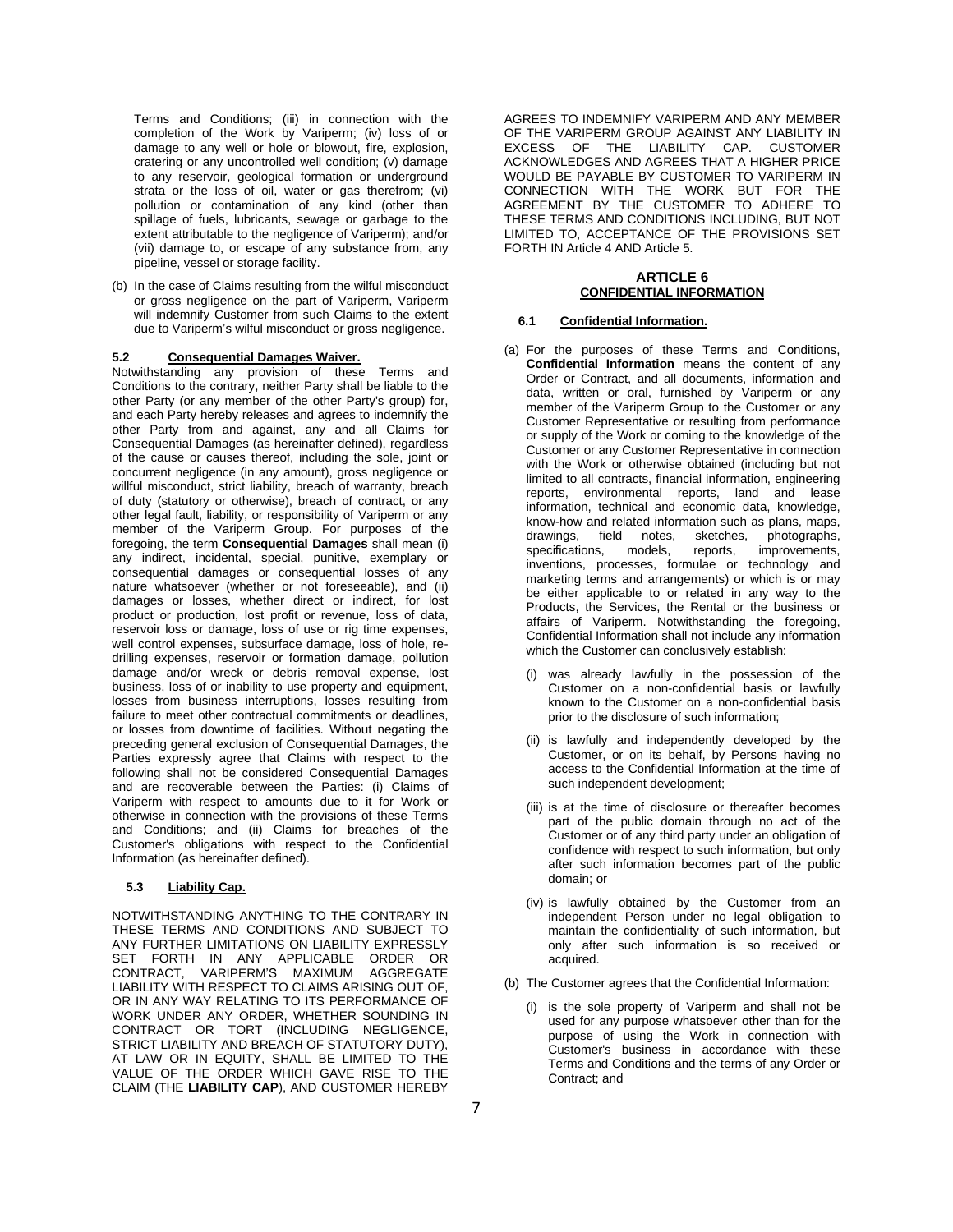- (ii) shall not, without Variperm's prior written consent, be disclosed or made available or accessible to any Person other than, to the extent required, the Customer Representatives who have a need to know the Confidential Information or any part thereof for purposes of using the Work in connection with the Customer's business in accordance with these Terms and Conditions and the terms of any Order or Contract.
- (c) The Customer shall be responsible for any breach of this Section 6.1 by any of the Customer Representatives. If Confidential Information is disclosed to any the Customer Representatives, the Customer shall inform such Persons at the time of disclosure of its confidential nature and the terms of this Section **Error! Reference**  source not found. and shall procure an agreement in advance in writing to have such Persons also be bound by its terms. The Customer shall keep and provide Variperm (at its election) a list of all persons and individuals that have been provided with any Confidential Information and copies of agreements by such Persons to be bound to confidentiality.
- (d) The Customer shall not disclose any Confidential Information to any Person other than in accordance with the terms of this [Article](#page-6-0) 6, except in the event that the Customer or the Customer Representatives are required by Applicable Laws to otherwise disclose any Confidential Information. Prior to any such disclosure, however, the Customer shall provide written notice to Variperm immediately upon receipt or imposition of any requirement of disclosure and thereafter cooperate with Variperm so that Variperm may seek a protective order or other appropriate remedy or waive compliance by the Customer or the Customer Representatives, as the case may be. In the event that any court or administrative body requires disclosure of the Confidential Information, the Customer or any of the Customer Representatives required to provide such disclosure shall furnish only that portion of the Confidential Information which is legally required and, further, shall each exercise their best efforts to obtain reasonable assurances that confidential treatment will be accorded such Confidential Information.
- (e) The confidentiality covenants contained in these Terms and Conditions will survive for three (3) years from the date that the Customer or any Customer Representative receives the Confidential Information.

## **6.2 Injunctive Relief.**

Because money damages would not be a sufficient remedy for any breach or threatened breach by Customer of this Article 6, Variperm shall be entitled to specific performance, injunctive or other equitable relief to enforce the provisions of this Article 6, without the necessity of proving damages and without waiving any other remedies available to it, at law or in equity. In the event of such an action, Variperm shall be entitled to all of its costs and expenses resulting from any breach of this Article 6 (including, but not limited to, costs as between a solicitor and his or her own client on a full indemnity basis).

# **ARTICLE 7 GENERAL TERMS**

#### **7.1 Compliance with Laws.**

Each Party shall act in accordance with Applicable Laws.

# **7.2 Assignment and Subcontracting.**

Variperm may subcontract the Work (or any portion thereof) to be performed under any Order, and may assign it's rights, interest or obligations under or in respect of these Terms and Conditions and applicable Order(s) to any person, persons, partnership, association or corporation provided that the transferee agrees in writing to assume all of Variperm's obligations hereunder and thereunder. Upon such assignment and assumption, Variperm will be under no further obligations hereunder. Customer may not assign any Order (or any rights and interests thereunder) without the prior written consent of Variperm. Subject to the foregoing, each Order shall be binding upon and inure to the benefit of the Parties hereto and their respective successors and permitted assignees.

## **7.3 Force Majeure.**

Variperm will not be in breach of any Order or the requirements of these Terms and Conditions if prevented from performing due to an event of Force Majeure. If any period of Force Majeure preventing performance of Work continues for more than thirty (30) days, either Party may terminate the specific effected Order by giving five (5) days written notice to the other Party. Variperm shall be paid for all Work provided and/or performed to the effective date of termination and any other reasonable costs incurred as a result of such termination (including Variperm's standard personnel and equipment stand-by charges demobilization costs).

### **7.4 Governing Law; Venue; Arbitration.**

All Orders and all Work performed by Variperm shall be governed, construed and interpreted in accordance with the laws of the Province of Alberta, which shall apply without regard to any choice of laws or conflict of laws provisions which would direct the application of the laws of another jurisdiction. Any dispute amongst the Parties in connection with the Work, any Order or these Terms and Conditions will be resolved by final and binding arbitration in accordance with the Arbitration Rules of the ADR Institute of Canada Inc. and subject to the following terms: (i) one arbitrator with the legal seat or place of arbitration located Calgary, Alberta, Canada; (ii) the Parties will be equally responsible for any and all up-front costs and/or fees associated with the arbitration as they become due, with the ultimate responsibility for such costs and/or fees to be determined by the arbitral tribunal in accordance with the ADRIC Rules; (iii) the Parties shall request that the arbitrator render a final award as soon as reasonably practicable after the close of proceedings taking into consideration the size, nature and complexity of the matters in dispute and the Parties' intent to achieve a just, timely and cost effective determination of the matters in dispute; (iv) the arbitration will be strictly private and confidential; (v) the final award of the arbitrator will be final and binding upon the Parties, and may be filed in any court of competent jurisdiction and may be enforced by a Party as a final judgment in such court; and, (vi) the Agreement provided that all documentation and arbitration would be in English.

# **7.5 Severability**.

If any of the provisions in these Terms and Conditions are found to be inconsistent with or contrary to any Applicable Law, same shall be deemed to be modified to the extent required to comply with Applicable Law (it being the intention of the parties to enforce to the fullest extent all of these Terms and Conditions) and as so modified, these Terms and Conditions shall continue in full force and effect. In the event